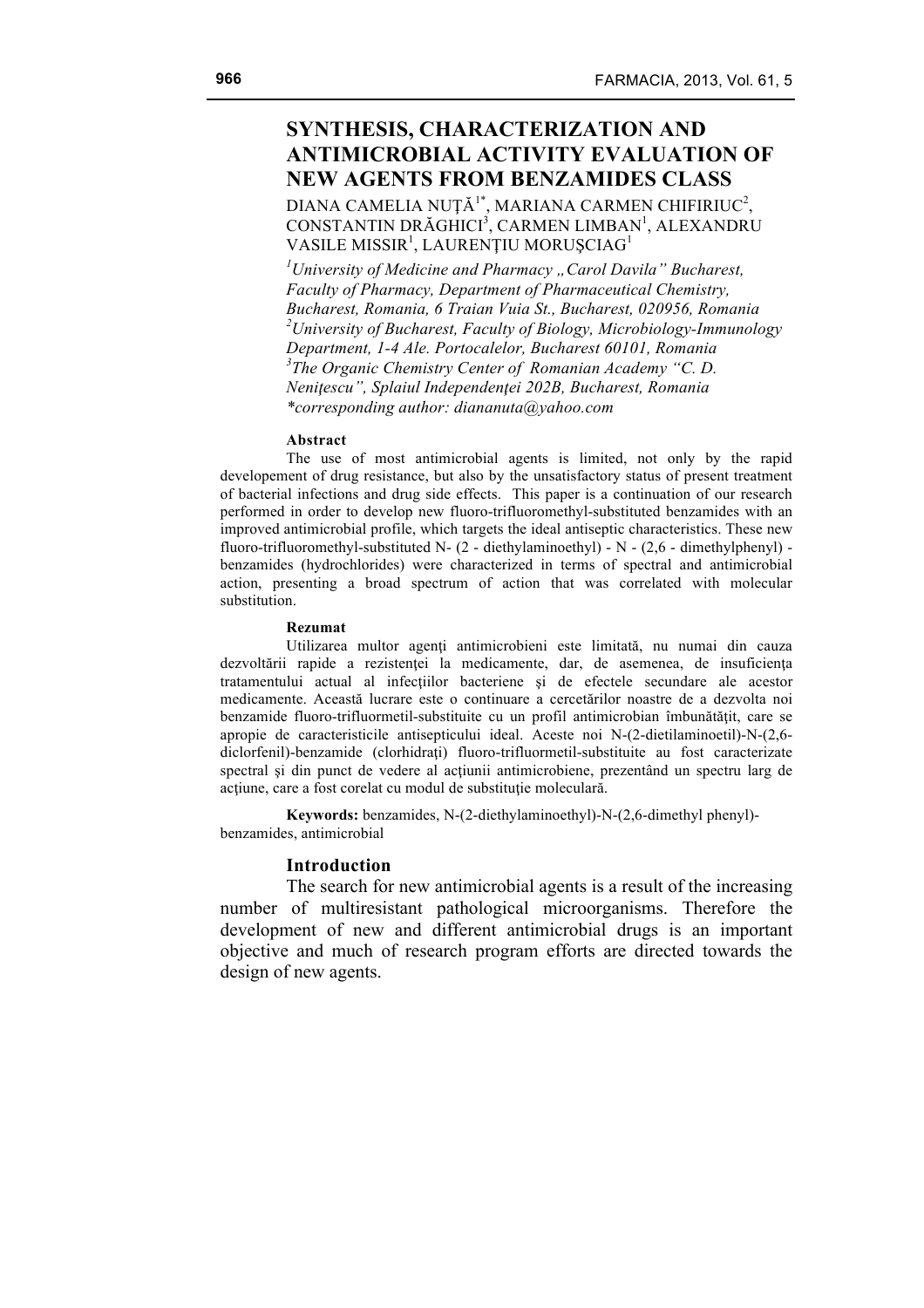A common target for antibacterial therapy is the process of peptidoglycan biosynthesis, the essential component of the bacterial wall. The mechanism of action of many antibiotics is to block one or more steps in the synthesis of extracellular peptidoglycan and it appers that this effect is also characteristic for amides because the amide group mimics the conformational link between two successive amino acids, serving as a false substrate for peptidases that contribute to peptidoglycan synthesis, resulting in a labile structure that it will not be able to perform the normal function of the pathogen agent defence [5].

The known benzamides which are used for their antiseptic properties, have the disadvantage of the impossibility of oral administration because of their irritative efect on the gastric mucosa due to salycilic acid derivative structure. They also have the disadvantage of a low solubility in water, the administration being difficult, and the number of pharmaceutical forms is reduced [14].

Having experience in synthesis of N-(2-dialkylaminoethyl)-N-(2,6 dimethylphenyl)benzamides [1, 6, 9-12], we obtained new fluoro- and trifluouromethyl-substituted derivatives as antimicrobial agents; they have the nitrogen atom from the amide group substituted with a dialkylaminoethyl chain, the salts (hydrochlorides) being easily obtained. These compounds have the advantage of a good solubility in water and they can be used as aqueous solution.

We opted for this type of substitution because it is known that the - CF3 group plays an important role in the medicinal chemistry area because it often enhances the efficacy by promoting electrostatic interaction with targets, improving cellular membrane permeability and increasing resistance towards oxidative metabolism of the drug [7].

On the other hand, new fluoro-substituted analogs are currently being designed having the aim of increasing metabolic stability. As it is known in the literature [4], the incorporation of fluorine enhances therapeutic efficacy and improves pharmacological properties in bioactive molecules. The presence of fluorine often leads to increased lipid solubility, enhancing rates of absorption and transport of drugs *in vivo*.

# **Materials and Methods**

### *Chemistry*

All starting materials and solvents were purchased from common commercial suppliers and used without purification unless otherwise noted. Melting points are uncorrected and were measured in open capillary tubes on an Electrothermal 9100 apparatus. The elemental analyses were performed on a Perkin Elmer CHNS/O Analyser Series II 2400 apparatus.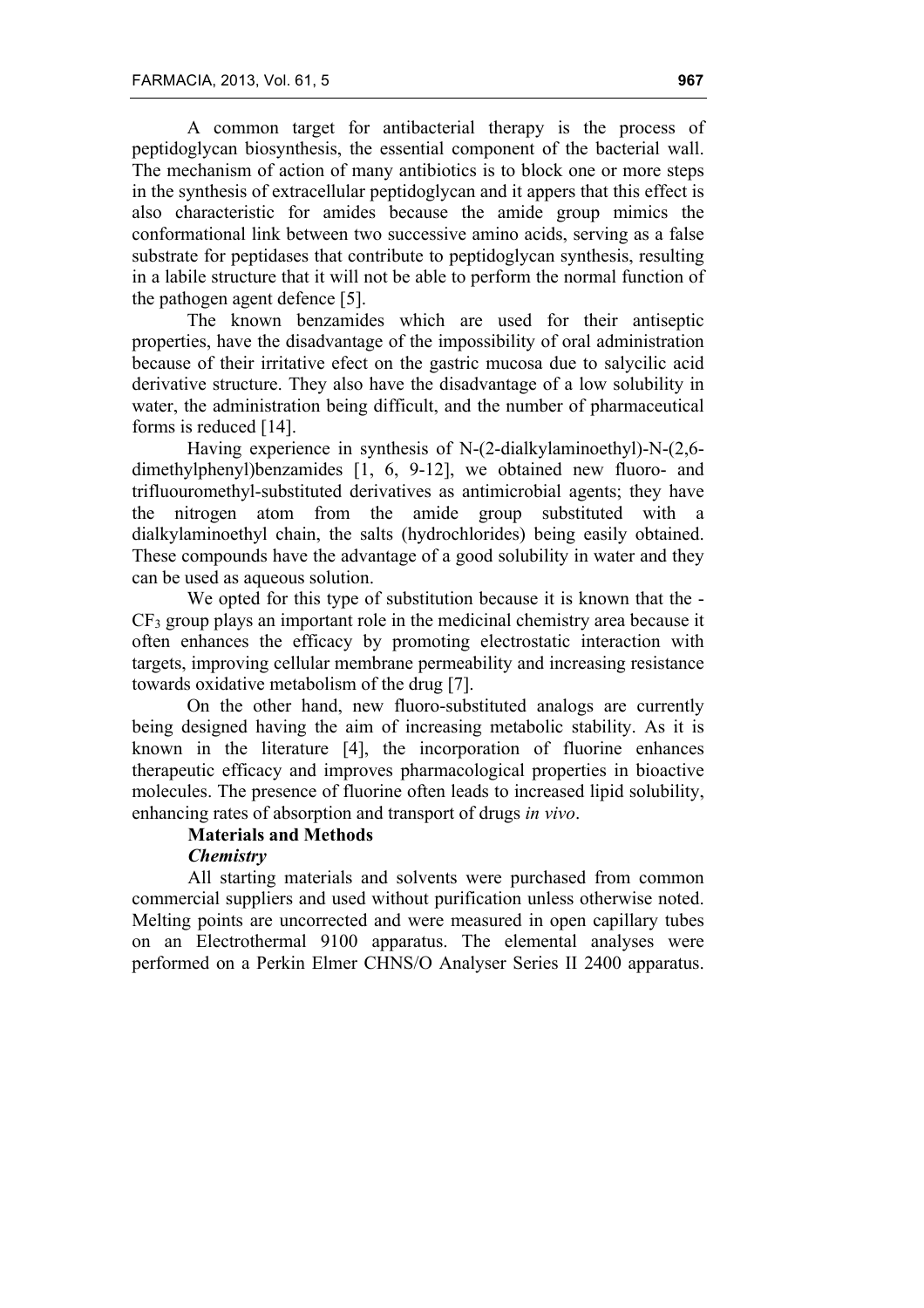The IR spectra were recorded on a JASCO FT/IR-4200 spectrometer with ATR PRO450-S accesory and diamond crystal. The NMR spectra were recorded on a Gemini 300BB instrument at room temperature, operating at 300 MHz for  ${}^{1}$ H and 75.075 MHz for  ${}^{13}$ C. For signals unequivocal assignment two dimensional correlation experiments were performed. The chemical shifts were recorded as  $\delta$  values in parts per million (ppm) units, downfield to tetrametylsilane used as internal standard. The coupling constants values are reported in hertz and the splitting patterns are abbreviated as following: s, singlet; d, doublet; t, triplet; m-multiplet; b, broad.

The title compounds were prepared within a three step synthesis which consists in the alkylation reaction of 2,6-dimethylaniline (1) with N-(2-chloroethyl)-N,N-diethylamine hydrochloride (2), followed by the reaction of intermediary compounds with different fluoro- trifluoromethylsubstituted aromatic acid chlorides (4). The resulted benzamides (5) were turned into hydrochlorides by treating them with an etheric HCl solution, and then were purified by recrystallization from boiling ethyl acetate (Figure 1).



**Figure 1** The synthesis scheme employed to obtain the target compounds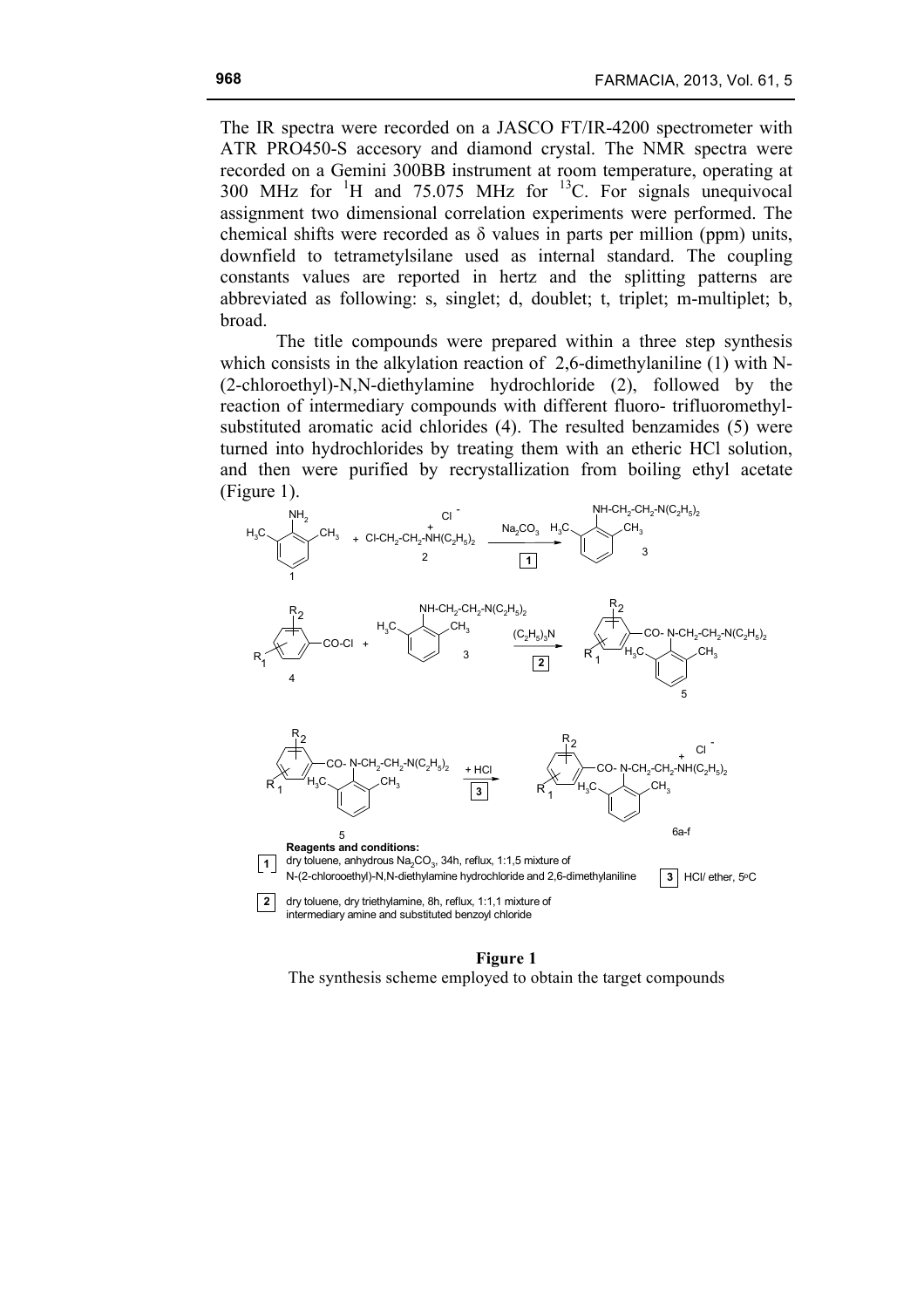# **Synthesis of N-(2-diethylaminoethyl)-2,6-dimethylaniline (3)**

In a round-bottom flask with three necks were placed 19.3 g  $(0.1125)$ mol) N-(2-chloroethyl)-N,N-diethylamine hydrochloride and 11.9 g (0.1125 mol) anhydrous  $Na<sub>2</sub>CO<sub>3</sub>$  in 200 mL anhydrous toluene and then the mixture was heated under continous stirring at 105-110ºC for 3h; then 20.4 g (0.168 mol) 2,6-dimethylaniline dissolved in 50 mL anhydrous toluene were added and the refluxing was continued for 31 h. After the reaction mixture was cooled and filtered, 34 mL NaOH 5M were added and the organic layer was separated. The toluene solution was dried (anh.  $Na<sub>2</sub>SO<sub>4</sub>$ ) and then evaporated in vacuum with a rotary evaporator, and the resulting amine was distilled under reduced pressure. We obtained 14.85 g N-(2 diethylaminoethyl)-2,6-dimethylaniline ( 0.0658 mol) as an yellow liquid with b.p. 161-164º C (8 mmHg) ( η 58.43%).

# **General procedure for synthesis of benzamides (5)**

In a round-bottom flask, 0.803 g (0.0036 mol) N-(2 diethylaminoethyl)-2,6-dimethylaniline were dissolved in 70 mL anhydrous toluene and mixed with 1.106 g (1.51 mL; 0.0109 mol) anhydrous triethylamine; 0.908 g (0.0040 mol) from the corresponding fluorotrifluoromethyl-substituted acid chloride dissolved in 30 mL anhydrous toluene were added. The reaction mixture was refluxed for 8-10 h and after that was cooled and the precipitate of triethylamine hydrochloride was filtered, the toluene was removed by using a rotary evaporator and the residue was dissolved in 20 mL chloroform. The obtained solution was washed three times with 30 mL aqueous  $10\%$  Na<sub>2</sub>CO<sub>3</sub> solution and once with water. The chloroformic solution was evaporated and the obtained benzamides were very viscous yellowish liquids which were purified by conversion in hydrochlorides.

# **General procedure for synthesis of N-(2-diethylaminoethyl)-N- (2,6-dimethylphenyl)benzamides (hydrochlorides) (6a-f).**

The etheric solution of benzamide (5) in approximately 10 mL ether was cooled to 5-7ºC and then treated with an etherical HCl solution until the complete precipitation of the benzamide (6a-f). The resulting compounds (table 1) were purified by crystallization from ethyl acetate.

# *Antimicrobial evaluation*

The synthesized compounds **6a-f** were evaluated for their *in vitro*  antibacterial activity against the following bacterial strains: *Klebsiella pneumoniae*, *Escherichia coli ATCC-25922, Staphylococcus aureus ATCC-25923, Pseudomonas aeruginosa ATCC-27853, Enterococcus faecalis ATCC-28212.* The evaluation was performed according to the guidelines of the National Committee for Clinical Laboratory Standards [2,3,8,13]. The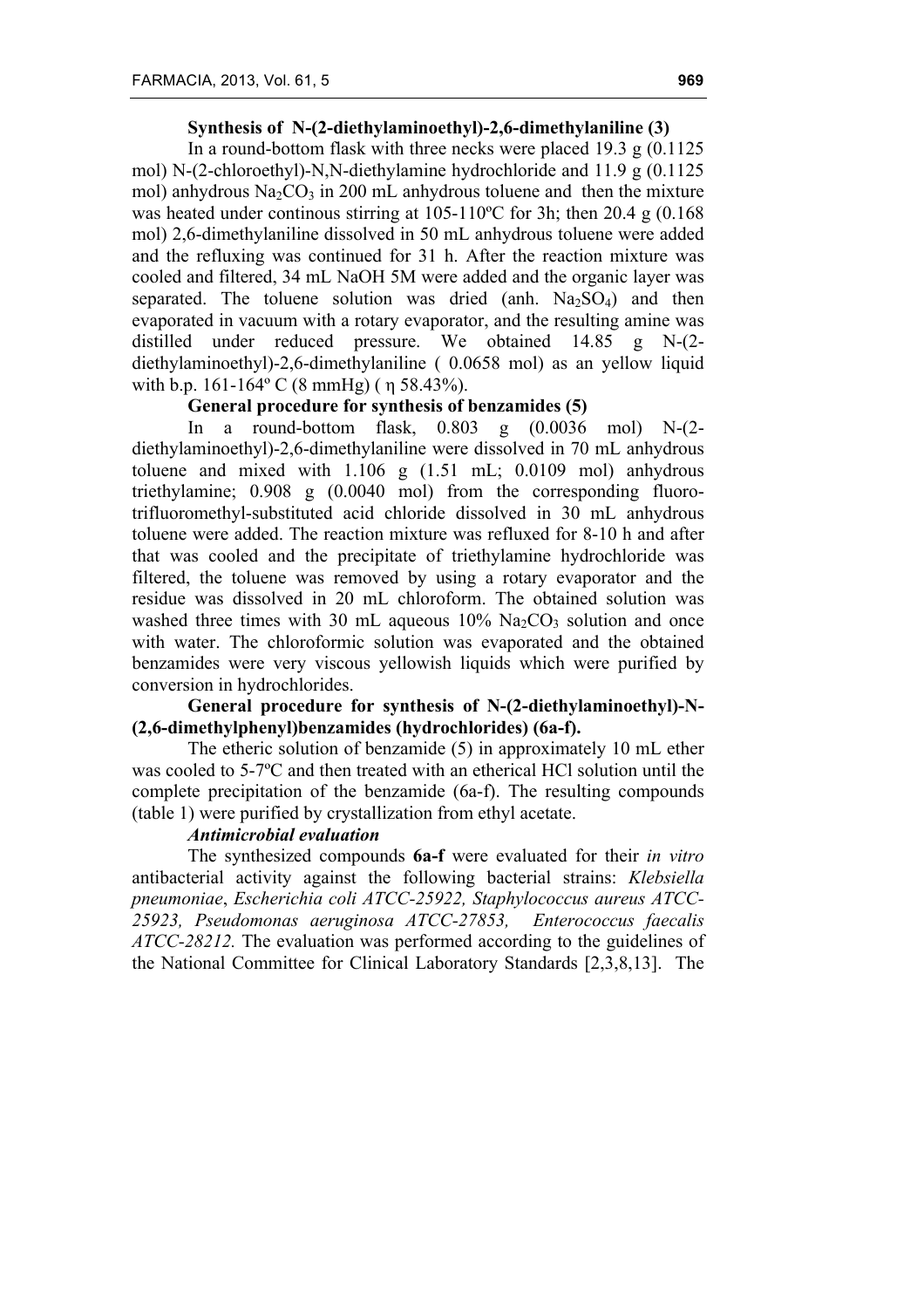qualitative screening of the susceptibility spectra of various microbial strains to the compounds **6a-f** was performed by adapted diffusion. The quantitative assay of the minimal inhibitory concentration (MIC, µg/mL) was based on liquid medium two-fold microdilutions. The MIC ( $\mu$ g/mL) was determined by binary micro dilution method, in 96 multi-well plates. The compounds were dissolved in water to give a concentration of 2048 µg/mL, which was serially diluted to give the following concentrations 1024, 512, 256, 128, 64, 32, 16 µg/mL in culture tubes containing 200 µL of nutrient medium. To all the tubes, 50 µL microbial inoculum was added and the tubes were incubated at  $37 \pm 1$ °C for 24 h. The MIC was recorded in each case as the minimum concentration of compound, which inhibited the growth of tested microorganism.

### **Results and Discussion**

The obtained compounds are white or light-yellow crystals, with characteristic melting points (table I).

The compounds purity was certified by elemental analyses, the results being within  $\pm 0.4$  of the theoretical values calculated for  $C_{22}H_{27}CIF_4N_2O(\%)$ : C, 59.12; H, 6.09; N, 6.27. Their chemical structures were elucidated by IR,  ${}^{1}$ H-NMR, and  ${}^{13}$ C-NMR analysis (Figure 2). In the table I are presented the reaction yields, melting points, elemental composition.

### **Table I**

The new fluoro-trifluoromethyl-substituted N-(2-Diethylaminoethyl)-N-(2,6 dimethylphenyl)-benzamide (hydrochloride) (6a-f)

| $R_{19}$<br>10<br>$\overline{7}$<br>17<br>16<br>14<br>15<br>8<br>CO-N-CH <sub>2</sub> -CH <sub>2</sub> -NH(CH <sub>2</sub> -CH <sub>3</sub> ) <sub>2</sub><br>18<br>$R_{2}$<br>CH <sub>3</sub><br>$\overline{13}$ H <sub>3</sub> C<br>6<br>$\overline{2}$<br>5<br>$\overline{4}$<br>$C_{22}H_{27}CIF_AN_2O$ |                   |                      |                |                              |              |                            |                |  |  |  |
|-------------------------------------------------------------------------------------------------------------------------------------------------------------------------------------------------------------------------------------------------------------------------------------------------------------|-------------------|----------------------|----------------|------------------------------|--------------|----------------------------|----------------|--|--|--|
| 446.91 g/ mol                                                                                                                                                                                                                                                                                               |                   |                      |                |                              |              |                            |                |  |  |  |
| Compd.                                                                                                                                                                                                                                                                                                      | $R_1$             | R <sub>2</sub>       |                | <b>Elemental composition</b> |              | m.p. $(^0C)$               | $\eta$ %       |  |  |  |
|                                                                                                                                                                                                                                                                                                             |                   |                      | $C\%$          | H%                           | $N\%$        |                            |                |  |  |  |
| 6a                                                                                                                                                                                                                                                                                                          | $2-F$             | $3-CF3$              | 59.32          | 6.14                         | 6.35         | 153.5-155                  | 47.64          |  |  |  |
| 6 <sub>b</sub>                                                                                                                                                                                                                                                                                              | $2-F$             | $4$ -CF <sub>3</sub> | 59.04          | 6.12                         | 6.30         | 135.1-137.2                | 53.81          |  |  |  |
| <b>6c</b>                                                                                                                                                                                                                                                                                                   | $2-F$             | $5-CF_3$             | 59.23          | 6.03                         | 6.22         | 133.2-136.5                | 44.22          |  |  |  |
| <b>6d</b>                                                                                                                                                                                                                                                                                                   | $2-CF_3$          | $5-F$                | 59.22          | 6.20                         | 6.35         | 153.6-156.1                | 38.65          |  |  |  |
| 6e<br>6f                                                                                                                                                                                                                                                                                                    | $3-F$<br>$3-CF_3$ | $5-CF3$<br>$4-F$     | 58.99<br>59.02 | 6.14<br>6.11                 | 6.14<br>6,17 | 172.2-176.4<br>144.3-145.1 | 46.63<br>42.12 |  |  |  |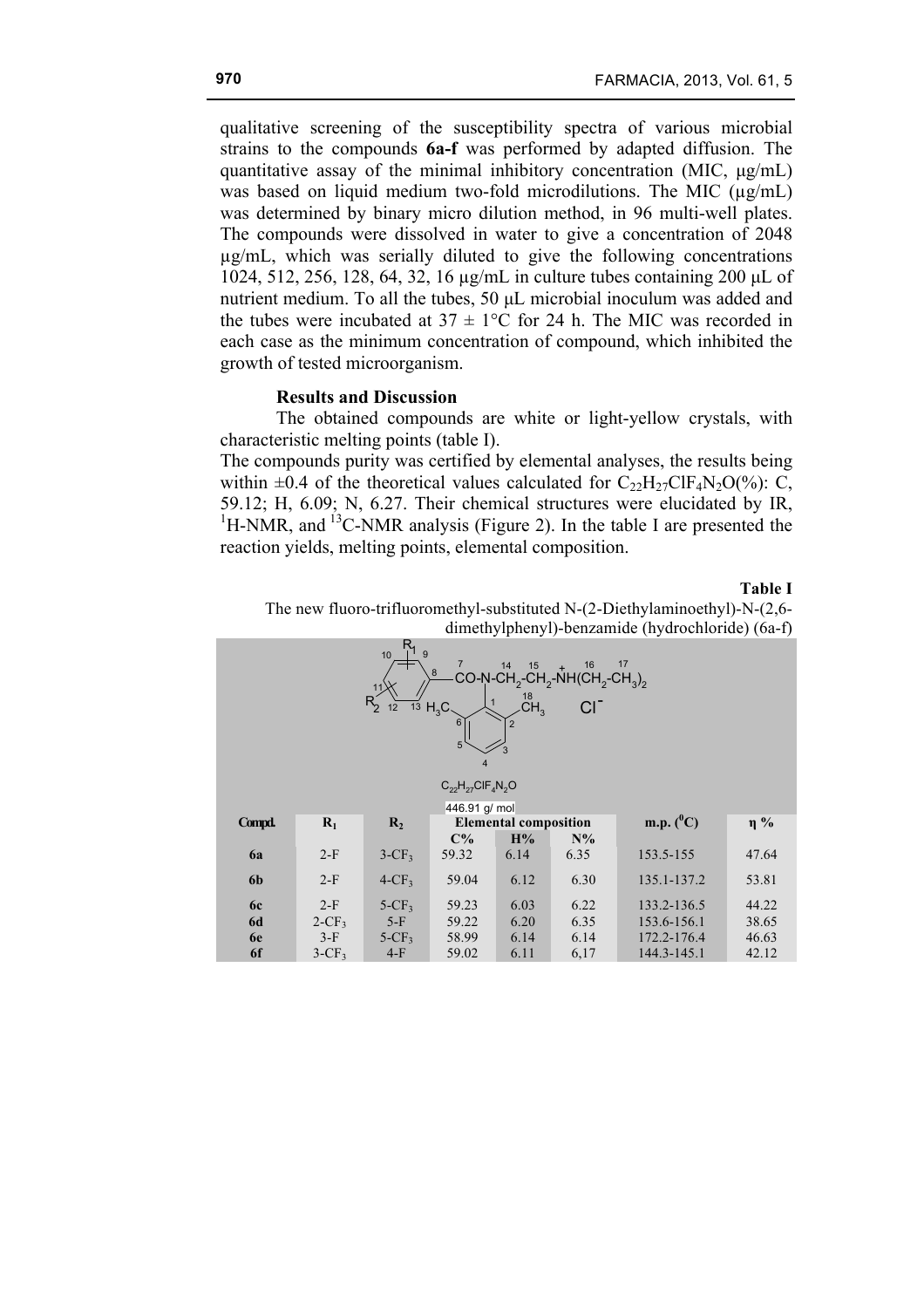**N-(2-Diethylaminoethyl)-N-(2,6-dimethylphenyl)-2-fluoro-3 trifluoromethyl-benzamide (hydrochloride) (6a)**

**1 H-NMR (CDCl3, δ ppm, J Hz):** 12.36 (s, 1H, N<sup>+</sup> H), 7.24 (bt, 7.7, 2H, H11-12), 7.03 (m, 1H, H-13), 6.98-7.10 (m, 3H, H3-5), 4.3 (m, 2H, H-14), 3.45 (m, 2H, H-15), 3.25 (m, 4H, H-16), 1.48 (t, 7.4, 6H, H-17), 2.25 (s, 6H, H-18)

**13C-NMR (CDCl3, δ ppm, J Hz):** 166.2 (C7), 156.4 (d, 260.2, C9), 138.5 (C1), 135.5 (C2,6), 132.2 (C12), 129.3 (C3,5), 129.0 (C4), 128.7 (C11), 125.2 (d, 14.8, C8), 123.7 (qd, 4.1, C13), 122.8 (q, 272.6, CF<sub>3</sub>), 119.6 (dq, C10), 47.6 (C16), 47.4 (C15), 44.7 (C14), 8.6 (C17), 18.6 (C18)

**FT-IR (solid in ATR, υ cm-1 ):** 2978.5, 2454.9, 1649.8, 1470.5, 1379.8, 1311.4, 1227.5, 1170.6, 1130.1, 1035.6, 808.0, 752.1, 688.5

**N-(2-Diethylaminoethyl)-N-(2,6-dimethylphenyl)-2-fluoro-4 trifluoromethyl-benzamide (hydrochloride) (6b)**

**1 H-NMR (CDCl3, δ ppm, J Hz):** 12.42 (s, 1H, N<sup>+</sup> H), 7.19-7.22m (3H, H10, H12-13), 6.98-7.10 (m, 3H, H3-5), 4.29 (m, 2H, H-14), 3.42 (m, 2H, H-15), 3.26 (m, 4H, H-16), 1.48 (t, 7.4, 6H, H-17), 2.26 (s, 6H, H-18)

**13C-NMR (CDCl3, δ ppm, J Hz):** 166.3 (C7), 158.7 (d, 253.4, C9), 138.4 (C1), 135.4 (C2,6), 134.4 (qd, 33.7, 8.0, C11), 129.4 (d, 19.7, C8), 129.3  $(C3,5)$ , 129.0  $(C4)$ , 127.9  $(d, 15.5, C13)$ , 123.3  $(q, 275.4, CF_3)$ , 120.4  $(d,$ 3.7, C12), 47.5 (C16), 47.3 (C15), 44.6 (C14), 18.6 (C18), 8.6 (C17)

**FT-IR (solid in ATR, υ cm-1 ):** 2976.6, 2565.8, 2468.4, 2349.8, 2318.0, 1647.9, 1510.0, 1470.5, 1419.4, 1376.0, 1322.0, 1258.3, 1211.1, 1174.4, 1121.4, 1063.6, 1035.6, 870.7, 834.1, 770.4, 744.4, 675.9

**N-(2-Diethylaminoethyl)-N-(2,6-dimethylphenyl)-2-fluoro-5 trifluoromethyl-benzamide (hydrochloride) (6c)**

**1 H-NMR (CDCl3, δ ppm, J Hz):** 12.40 (s, 1H, N<sup>+</sup> H), 7.04-7.33 (m, 3H, H-10,11,13), 6.98-7.10 (m, 3H, H3-5), 4.28(m, 2H, H-14), 3.41 (m, 2H, H-15), 3.25 (m, 4H, H-16), 1.46 (t, 7.4, 6H, H-17), 2.27 (s, 6H, H-18)

**13C-NMR (CDCl3, δ ppm, J Hz):** 166.4 (C7), 160.8 (d, 255.5, C9), 138.5 (C1), 135.5 (C2,6), 128.1 (C4), 127.9 (C11), 126.8 (C3,5), 123.2 (q, 270.6, CF3), 122.2 (d, 19.4, C8), 121.4 (C-13), 116.9 (dq, 24.6, 3.7, C12), 115.6 (C10), 47.6 (C16), 47.4 (C15), 44.7 (C14), 18.7(C18), 8.7 (C17)

**FT-IR (solid in ATR, υ cm-1 ):** 2975.6, 2431.8, 2121.3, 1646.0, 1532.2, 1473.4, 1387.5, 1312.3, 1268.0, 1163.8, 1116.6, 1071.3, 905.4, 832.1, 777.2, 686.5, 609.4

**N-(2-Diethylaminoethyl)-N-(2,6-dimethylphenyl)-5-fluoro-2 trifluoromethyl-benzamide (hydrochloride) (6d)**

**1 H-NMR (CDCl3, δ ppm, J Hz):** 12.36 (s, 1H, N<sup>+</sup> H), 7.85 (dd, 3.5; 8.9, 1H, H-13), 7.00-7.21 (m, 2H, H-10,11), 6.95-7.10 (m, 3H, H3-5), 4.30 (m,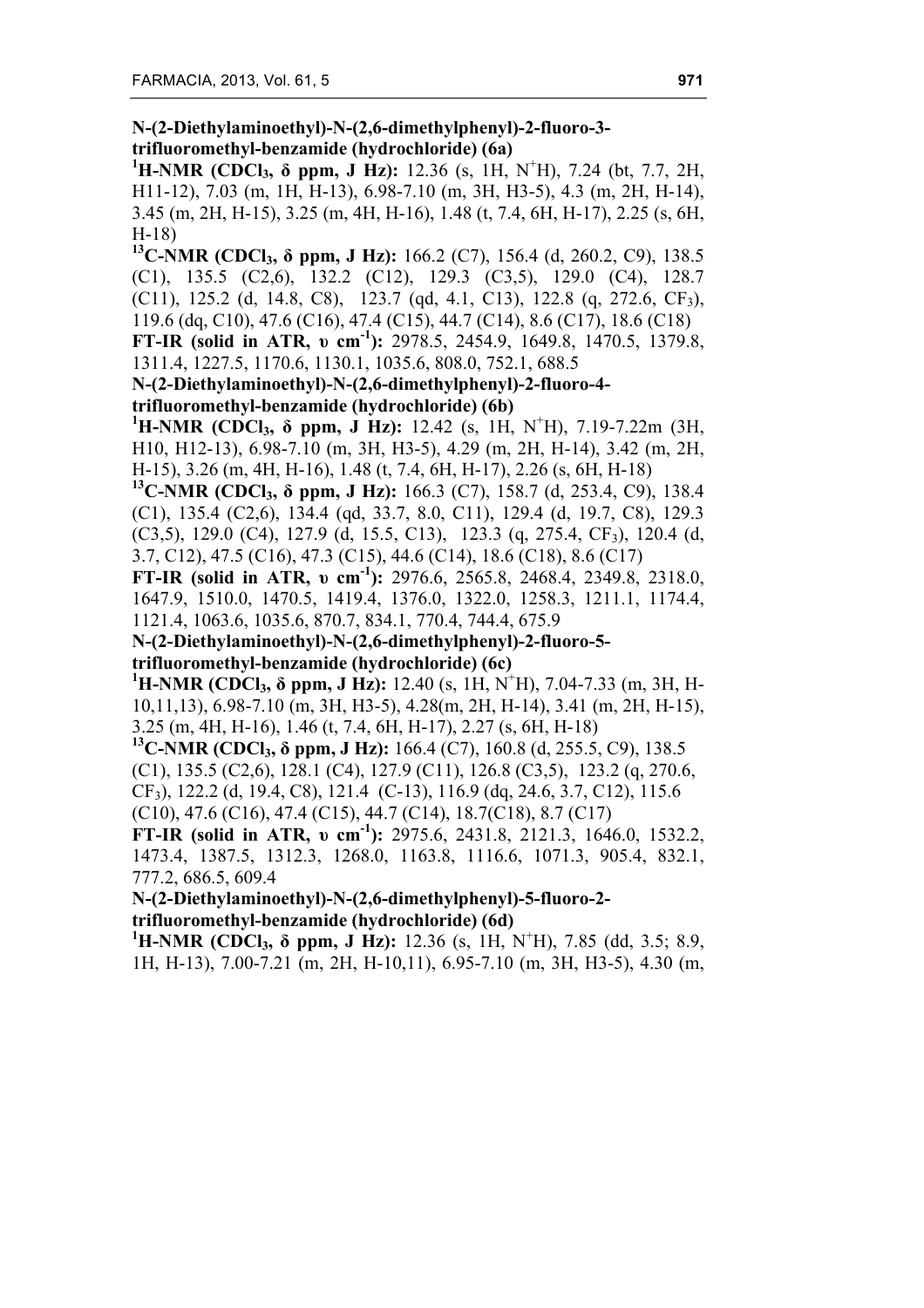2H, H-14), 3.39 (m, 2H, H-15), 3.25 (m, 4H, H-16), 1.47 (t, 7.4, 6H, H-17), 2.23 (s, 6H, H-18)

**13C-NMR (CDCl3, δ ppm, J Hz):** 166.2 (C7), 162.6 (254.8, C12), 139.1 (C1), 135.7 (d, 19.4, C8), 135.2 (C2,6), 134.8 (C11), 125.3 (C3,5), 124.6 (C4), 123.5 (q, 271.7, CF3), 121.7 (C-13), 117.3 (C10), 117.0 (C9), 47.7 (C16), 47.2 (C15), 45.2 (C14), 18.6 (C18), 8.5 (C17)

**FT-IR (solid in ATR, υ cm-1 ):** 2985.3, 2378.8, 1657.5, 1614.1, 1589.1, 1449.2, 1420.3, 1387.5, 1311.4, 1275.7, 1246.8, 1222.7, 1159.0, 1129.1, 1095.4, 1070.4, 1032.7, 893.8, 850.5, 815.7, 771.4, 654.7

**N-(2-Diethylaminoethyl)-N-(2,6-dimethylphenyl)-3-fluoro-5 trifluoromethyl-benzamide (hydrochloride) (6e)**

**1 H-NMR (CDCl3, δ ppm, J Hz):** 12.42 (s, 1H, N<sup>+</sup> H), 7.29 (bs, 1H, H-13), 7.24 (dt, 8.0, 2.0, 1H, H-9), 7.14 (m,1H, H-11), 6.94-7.10 (m, 3H, H3-5), 4.28 (m, 2H, H-14), 3.42 (m, 2H, H-15), 3.25 (m, 4H, H-16), 2.23 (s, 6H, H-18), 1.49 (t, 7.4, 6H, H-17)

**13C-NMR (CDCl3, δ ppm, J Hz):** 168.0 (C7), 161.5 (d, 250.5, C10), 139.6 (C1), 138.3 (d, 6.9, C8), 134.9 (C2,6), 132.9 (qd, 33.8; 7.7, C12), 129.8 (C3,5), 129.3 (C4), 123.2 (q, 272.8, CF3), 121.7 (d, 3.7, C-13), 118.7 (d, 23.2, C9), 115.7dq (24.6, 3.7, C11), 47.6 (C15), 47.2 (C16), 45.3 (C14), 17.7 (C18), 8.6 (C17)

**FT-IR (solid in ATR, v cm<sup>-1</sup>):** 2977.6, 2427, 2361.4, 2341.2, 1641.1, 1598.7, 1540.9, 1466.6, 1418.4, 1387.5, 1347, 1306.5, 1276.7, 1217.8, 1172.5, 1133, 1091.5, 1018.2, 985.5, 956.5, 916, 878.4, 844.7, 822.5, 768.5, 737.6, 695.2, 669.2, 648.9, 617.1

**N-(2-Diethylaminoethyl)-N-(2,6-dimethylphenyl)-4-fluoro-3 trifluoromethyl- benzamide (hydrochloride) (6f)**

**1 H-NMR (CDCl3, δ ppm, J Hz):** 12.38 (s, 1H, N<sup>+</sup> H), 7.54 (dd, 6.9, 1.9, 1H, H-13), 7.45

(m, 1H, H-9), 6.94-7.12 (m, 3H, H3-5), 7.01 (t,6.9,1H, H-12), 4.28 (m, 2H, H-14), 3.41 (m, 2H, H-15), 3.26 (m, 4H, H-16), 2.24 (s, 6H, H-18), 1.50 (t, 7.4, 6H, H-17)

**13C-NMR (CDCl3, δ ppm, J Hz):** 168.5 (C7), 160.7 (d, 264.3, C11), 140.0 (C1), 134.9 (C2,6), 134.8 (d, 9.4, C-13), 131.5 (d, 4.0, C8), 130.6 (C3,5), 129.2 (C4), 128.8 (d, 2.6, C9), 122.6 (q, 273.1, CF3), 119.4 (dq, 33.5, 12.8, C10), 117.3 (d, 21.2, C12), 47.7 (C15), 47.2 (C16), 45.3 (C14), 18.7(C18), 8.6 (C17)

**FT-IR (solid in ATR, υ cm-1 ):** 2979.5, 2360.4, 2342.1, 1644, 1607.4, 1581.3, 1540.9, 1507.1, 1457, 1381.8, 1331.6, 1171.5, 1114.7, 1055.8, 899.6, 860.1, 846.6, 809, 775.2, 764.6, 683.6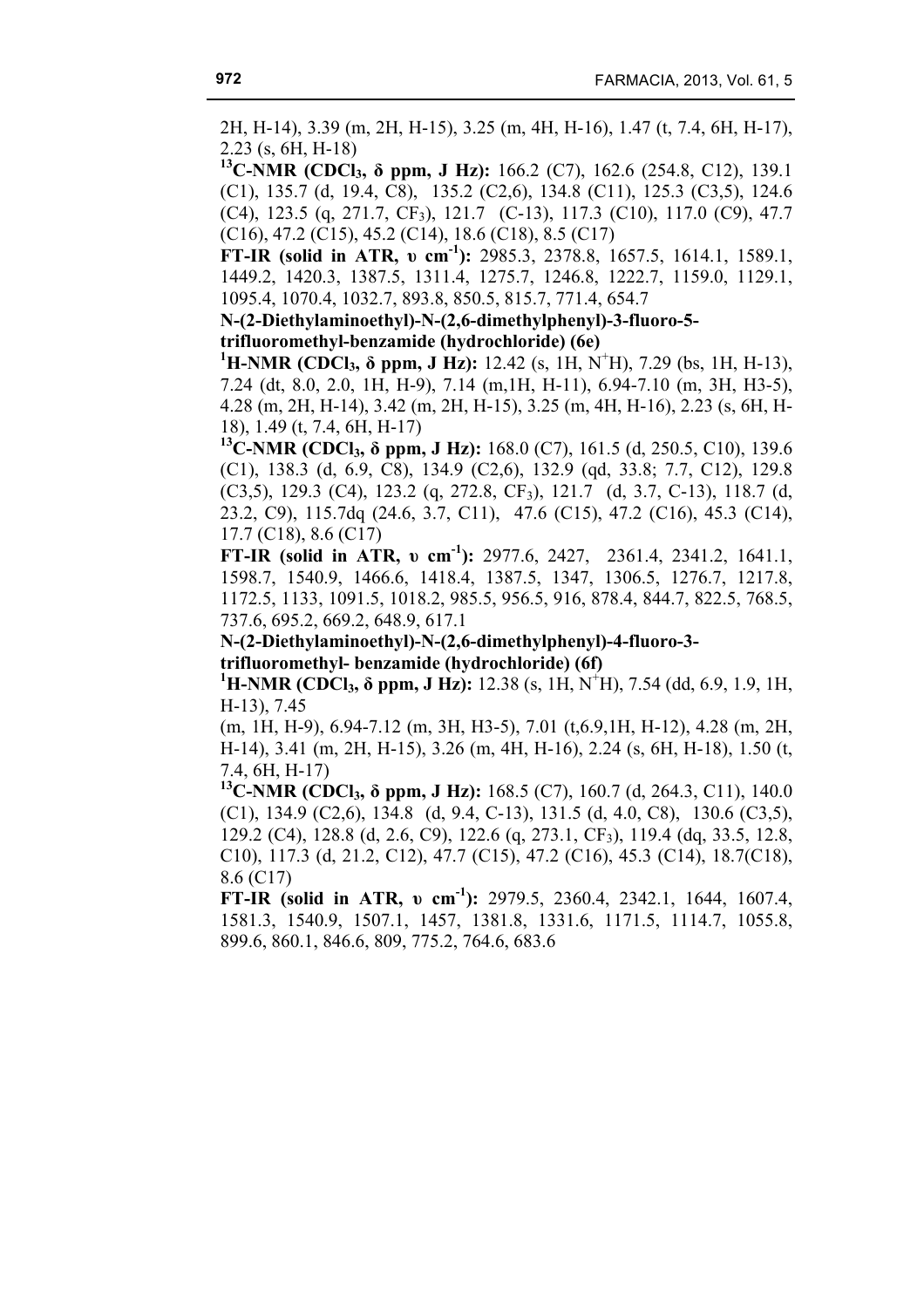In table II there are presented the results of qualitative screening, and in table III are presented the MIC values for the compounds **6a-f** on the tested bacterial strains. The most of the tested benzamides presented a broad spectrum of activity.

#### **Table II** The results of qualitative serecuring

| The results of qualitative screening |    |    |    |    |    |  |
|--------------------------------------|----|----|----|----|----|--|
| <b>Microbial strain</b>              | 6a | 6b | 6c | 6d | 6e |  |
| Klebsiella pneumoniae                |    |    |    |    |    |  |
| Escherichia coli                     |    |    |    |    |    |  |
| Pseudomonas aeruginosa               |    |    |    |    |    |  |
| Staphylococcus aureus                |    |    |    |    |    |  |
| Enterococcus faecalis                |    |    |    |    |    |  |

**Table III**

|  |  |  |  |  |  | <i>In vitro</i> antimicrobial activity expressed as MIC ( $\mu$ g/mL) |  |  |
|--|--|--|--|--|--|-----------------------------------------------------------------------|--|--|
|--|--|--|--|--|--|-----------------------------------------------------------------------|--|--|

|                         |       |       |           | $\sim$ |      |                  |
|-------------------------|-------|-------|-----------|--------|------|------------------|
| <b>Microbial strain</b> | 6а    | 6b    | <b>6c</b> | 6d     | 6e   | $\boldsymbol{0}$ |
| Klebsiella pneumoniae   | 31.25 | 31.25 | 3.9       | >1000  | 7.8  | 15.6             |
| Escherichia coli        | 500   | 7.8   | 125       | >1000  | 62.5 | 31 25            |
| Pseudomonas aeruginosa  | 250   | 7.8   | 250       | >1000  | 250  | <i>250</i>       |
| Staphylococcus aureus   | 62.5  | 125   | 125       | 250    | 125  | 62.5             |
| Enterococcus faecalis   | 250   | 250   | 125       | >1000  | 62.5 | 31 25            |

## **Conclusions**

This paper presents the synthesis of new benzanilides, derived from 2,6-dimethylaniline. The new compounds were tested for their *in vitro*  antibacterial activity expressed as MIC (µg/mL). The *in vitro* antimicrobial activity depends on the substituents in the benzoyl ring and the presence of fluoro- and trifluoromethyl substituents is correlated in our studies with an optimal antimicrobial activity. This substitution also seems to be optimal for high activity against *Staphylococcus aureus,* suggesting a possible use of these compounds in treatment of MRSA (methicillin-resistant *Staphylococcus aureus*) infectious diseases.

### **References**

- 1. Chiriţă I., Missir Al., Stecoza C., Limban C., Niţulescu M., Nuţă D., Moruşciag L., Bădiceanu C., Ilie C., Căproiu M.T., New anilides as potential antimicrobial agents. Note 1., *Farmacia*, 2008, LVI, 5, 532-540
- 2. \*\*\*, Clinical and Laboratory Standards Institute. Performance Standards for Antimicrobial Susceptibility Testing; Seventeenth Informational Supplement, M100-S17, Vol. 27 No.